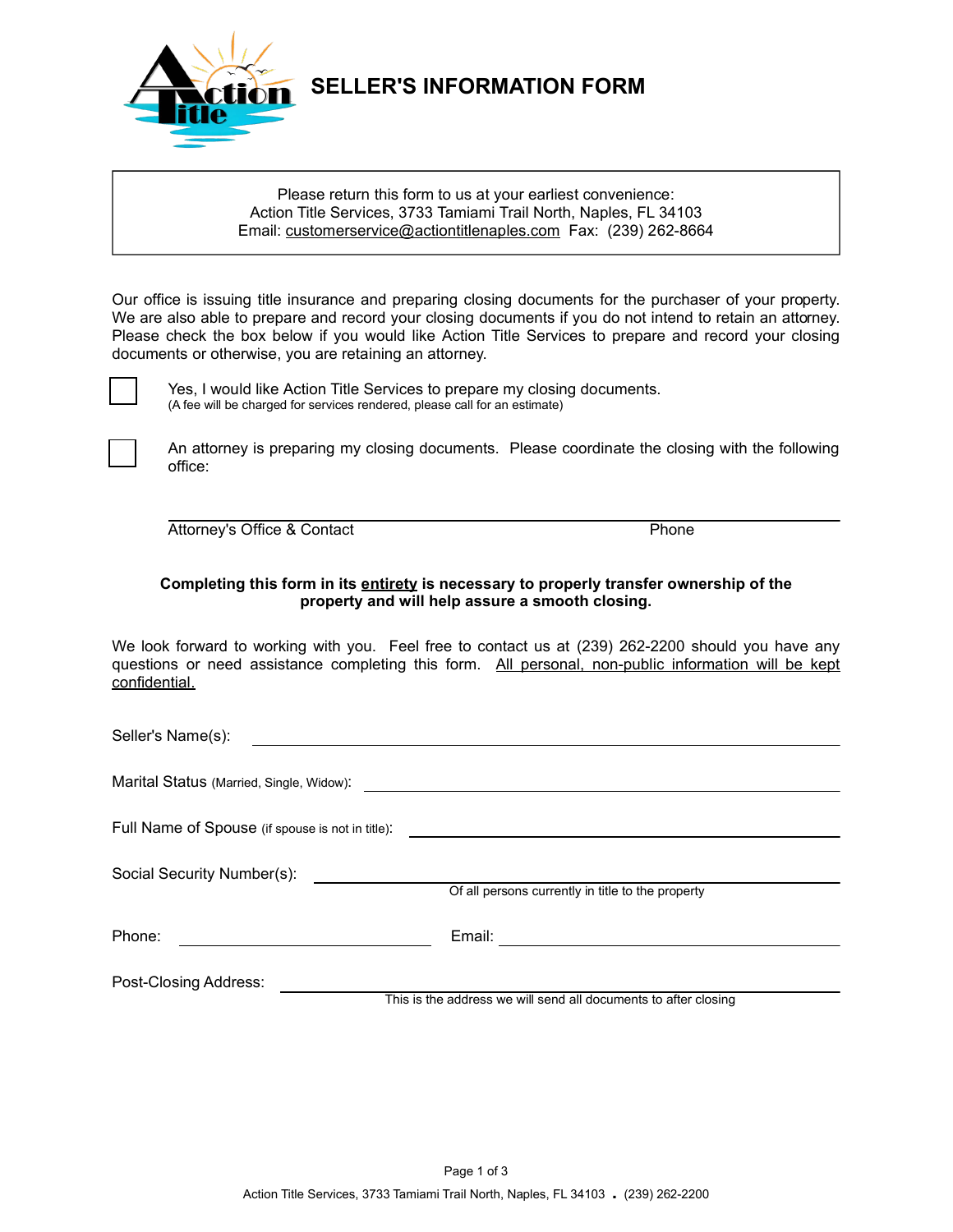| Are you currently filing or recently gone through a divorce:                                                                                                                                                                                                                                                                                                            | Yes | No |  |
|-------------------------------------------------------------------------------------------------------------------------------------------------------------------------------------------------------------------------------------------------------------------------------------------------------------------------------------------------------------------------|-----|----|--|
| Do you file a tax return in the United States:                                                                                                                                                                                                                                                                                                                          | Yes | No |  |
| Do you have a survey of the property:                                                                                                                                                                                                                                                                                                                                   | Yes | No |  |
| Have you made major improvements to the property:                                                                                                                                                                                                                                                                                                                       | Yes | No |  |
| If yes, provide detail:                                                                                                                                                                                                                                                                                                                                                 |     |    |  |
|                                                                                                                                                                                                                                                                                                                                                                         |     |    |  |
| Do you have an Owner's Title Insurance Policy:                                                                                                                                                                                                                                                                                                                          | Yes | No |  |
| Your contract may require you to give a credit to the Buyer at the time of closing if you are not able to<br>produce the policy. Please forward a copy to us as soon as possible. The Owner's title policy was sent to<br>you with the original recorded deed after you purchased your property, it is not the Commitment to Insure<br>you received before the closing. |     |    |  |
| Is any person on the Deed deceased:                                                                                                                                                                                                                                                                                                                                     | Yes | No |  |
| If yes, provide name:                                                                                                                                                                                                                                                                                                                                                   |     |    |  |
| Will all persons currently in title be present at the closing:                                                                                                                                                                                                                                                                                                          | Yes | No |  |
| If no, who will not be present:                                                                                                                                                                                                                                                                                                                                         |     |    |  |
| If you will not be in Naples for closing, please provide an address for overnight delivery of your<br>documents (this cannot be a Post Office box):                                                                                                                                                                                                                     |     |    |  |
| Name                                                                                                                                                                                                                                                                                                                                                                    |     |    |  |
|                                                                                                                                                                                                                                                                                                                                                                         |     |    |  |
| <b>Street Address</b>                                                                                                                                                                                                                                                                                                                                                   |     |    |  |
|                                                                                                                                                                                                                                                                                                                                                                         |     |    |  |
| City, State and Zip Code                                                                                                                                                                                                                                                                                                                                                |     |    |  |
|                                                                                                                                                                                                                                                                                                                                                                         |     |    |  |
| Are you aware of any Liens or Judgements against you:                                                                                                                                                                                                                                                                                                                   | Yes | No |  |
| If yes, provide detail:<br><u> 1980 - Johann Barnett, fransk politik (d. 1980)</u>                                                                                                                                                                                                                                                                                      |     |    |  |
| Is the property you are selling held in a Trust:                                                                                                                                                                                                                                                                                                                        | Yes | No |  |
| If yes, provide the name of the trust:<br><u> 1989 - Johann Barbara, martxa alemaniar a</u>                                                                                                                                                                                                                                                                             |     |    |  |

| Are you currently in or recently filed Bankruptcy: | Yes II | $\overline{\phantom{0}}$ No $\overline{\phantom{0}}$ |  |
|----------------------------------------------------|--------|------------------------------------------------------|--|
| If yes, provide the case number:                   |        |                                                      |  |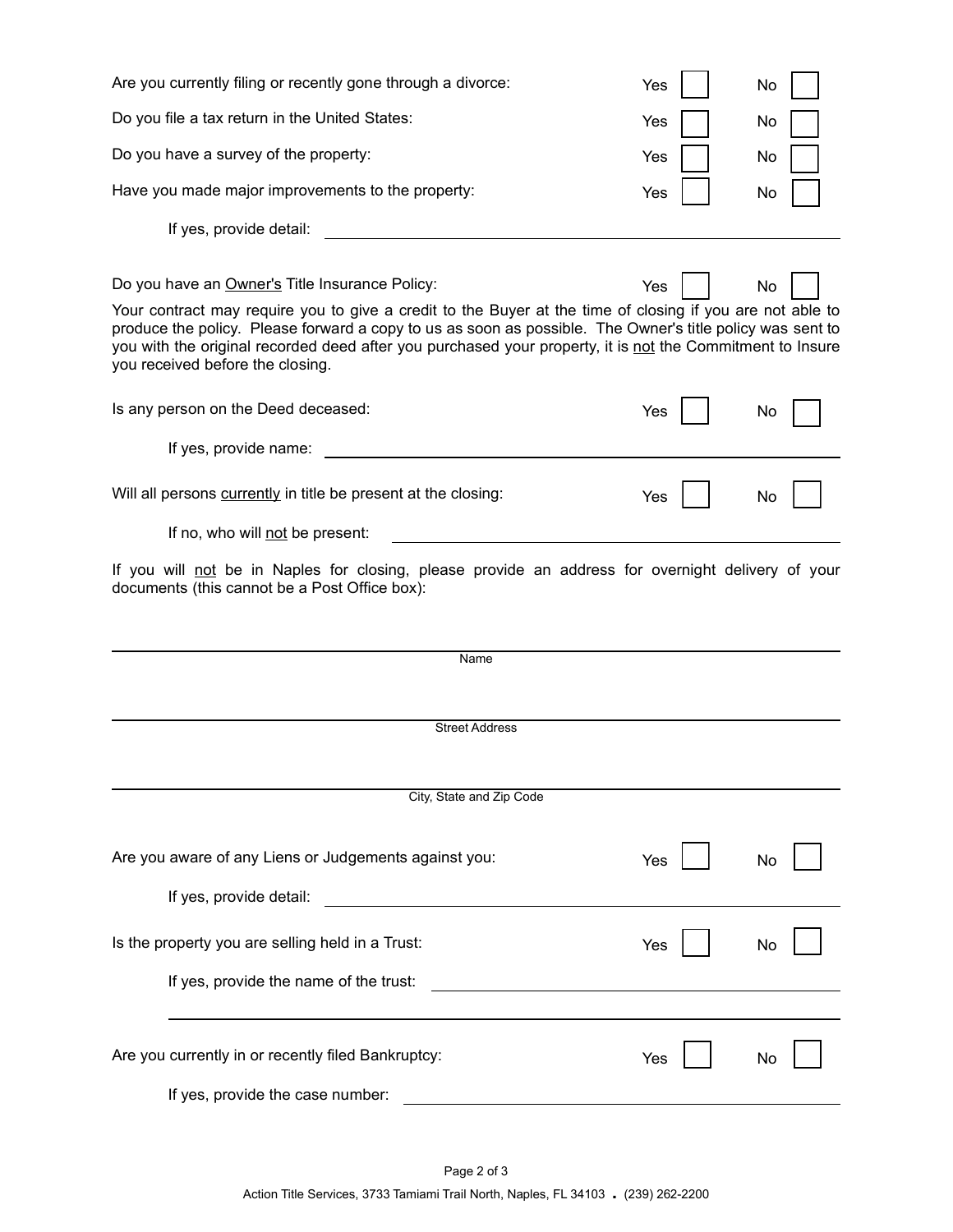| Will you be using a Power of Attorney for closing:                                                                                              |                                           |                                                                                                                      | No<br>Yes<br>IMPORTANT: We must review the Power of Attorney prior to closing to determine it meets Florida<br>requirements. If it is to be used, we must have the ORIGINAL to record at the time of closing. |  |  |  |  |  |  |
|-------------------------------------------------------------------------------------------------------------------------------------------------|-------------------------------------------|----------------------------------------------------------------------------------------------------------------------|---------------------------------------------------------------------------------------------------------------------------------------------------------------------------------------------------------------|--|--|--|--|--|--|
| How do want to receive your proceeds from the sale:                                                                                             |                                           |                                                                                                                      |                                                                                                                                                                                                               |  |  |  |  |  |  |
|                                                                                                                                                 | I will pick up an escrow check at closing |                                                                                                                      |                                                                                                                                                                                                               |  |  |  |  |  |  |
| Overnight deliver an escrow check to the post-closing address listed above<br>(There is an additional charge for overnight delivery)            |                                           |                                                                                                                      |                                                                                                                                                                                                               |  |  |  |  |  |  |
| Wire funds directly into my bank account<br>(You must provide wire instructions from your bank. There is an additional charge for wired funds.) |                                           |                                                                                                                      |                                                                                                                                                                                                               |  |  |  |  |  |  |
| Mortgages: (if any)                                                                                                                             |                                           |                                                                                                                      |                                                                                                                                                                                                               |  |  |  |  |  |  |
| Bank/Lender Name:                                                                                                                               |                                           |                                                                                                                      |                                                                                                                                                                                                               |  |  |  |  |  |  |
|                                                                                                                                                 |                                           | First Mortgage                                                                                                       |                                                                                                                                                                                                               |  |  |  |  |  |  |
| Loan Number:                                                                                                                                    |                                           | <b>Customer Service Phone:</b>                                                                                       |                                                                                                                                                                                                               |  |  |  |  |  |  |
|                                                                                                                                                 |                                           | Please complete and return the Seller's Authorization form attached                                                  |                                                                                                                                                                                                               |  |  |  |  |  |  |
| <b>Bank/Lender Name:</b>                                                                                                                        |                                           |                                                                                                                      |                                                                                                                                                                                                               |  |  |  |  |  |  |
|                                                                                                                                                 |                                           | Second Mortgage/Home Equity Line                                                                                     |                                                                                                                                                                                                               |  |  |  |  |  |  |
| Loan Number:                                                                                                                                    |                                           | <b>Customer Service Phone:</b>                                                                                       |                                                                                                                                                                                                               |  |  |  |  |  |  |
|                                                                                                                                                 |                                           | Please complete and return the Seller's Authorization form attached                                                  |                                                                                                                                                                                                               |  |  |  |  |  |  |
| <b>Bank/Lender Name:</b>                                                                                                                        |                                           | Other                                                                                                                |                                                                                                                                                                                                               |  |  |  |  |  |  |
|                                                                                                                                                 |                                           |                                                                                                                      |                                                                                                                                                                                                               |  |  |  |  |  |  |
| Loan Number:                                                                                                                                    |                                           | Contact & Phone:                                                                                                     |                                                                                                                                                                                                               |  |  |  |  |  |  |
|                                                                                                                                                 |                                           | Please complete and return the Seller's Authorization form attached                                                  |                                                                                                                                                                                                               |  |  |  |  |  |  |
| Homeowner or Condominium Association: (if any)                                                                                                  |                                           |                                                                                                                      |                                                                                                                                                                                                               |  |  |  |  |  |  |
| Master/Condominium Association:                                                                                                                 |                                           | <u> 1980 - Jan Samuel Barbara, martin da shekara 1980 - An tsara 1980 - An tsara 1980 - An tsara 1980 - An tsara</u> |                                                                                                                                                                                                               |  |  |  |  |  |  |
|                                                                                                                                                 |                                           |                                                                                                                      | Phone: Phone: Payment: \$ Payment: \$ Now Often: Monthly/Quarterly/Annually                                                                                                                                   |  |  |  |  |  |  |
|                                                                                                                                                 |                                           |                                                                                                                      |                                                                                                                                                                                                               |  |  |  |  |  |  |
|                                                                                                                                                 |                                           |                                                                                                                      |                                                                                                                                                                                                               |  |  |  |  |  |  |
|                                                                                                                                                 |                                           |                                                                                                                      | Phone: <u>New Often:</u> Payment: \$ Payment: \$ Now Often: Monthly/Quarterly/Annually                                                                                                                        |  |  |  |  |  |  |
|                                                                                                                                                 |                                           |                                                                                                                      |                                                                                                                                                                                                               |  |  |  |  |  |  |
| <b>Water/Sewer Billing:</b>                                                                                                                     |                                           |                                                                                                                      |                                                                                                                                                                                                               |  |  |  |  |  |  |
|                                                                                                                                                 |                                           |                                                                                                                      |                                                                                                                                                                                                               |  |  |  |  |  |  |